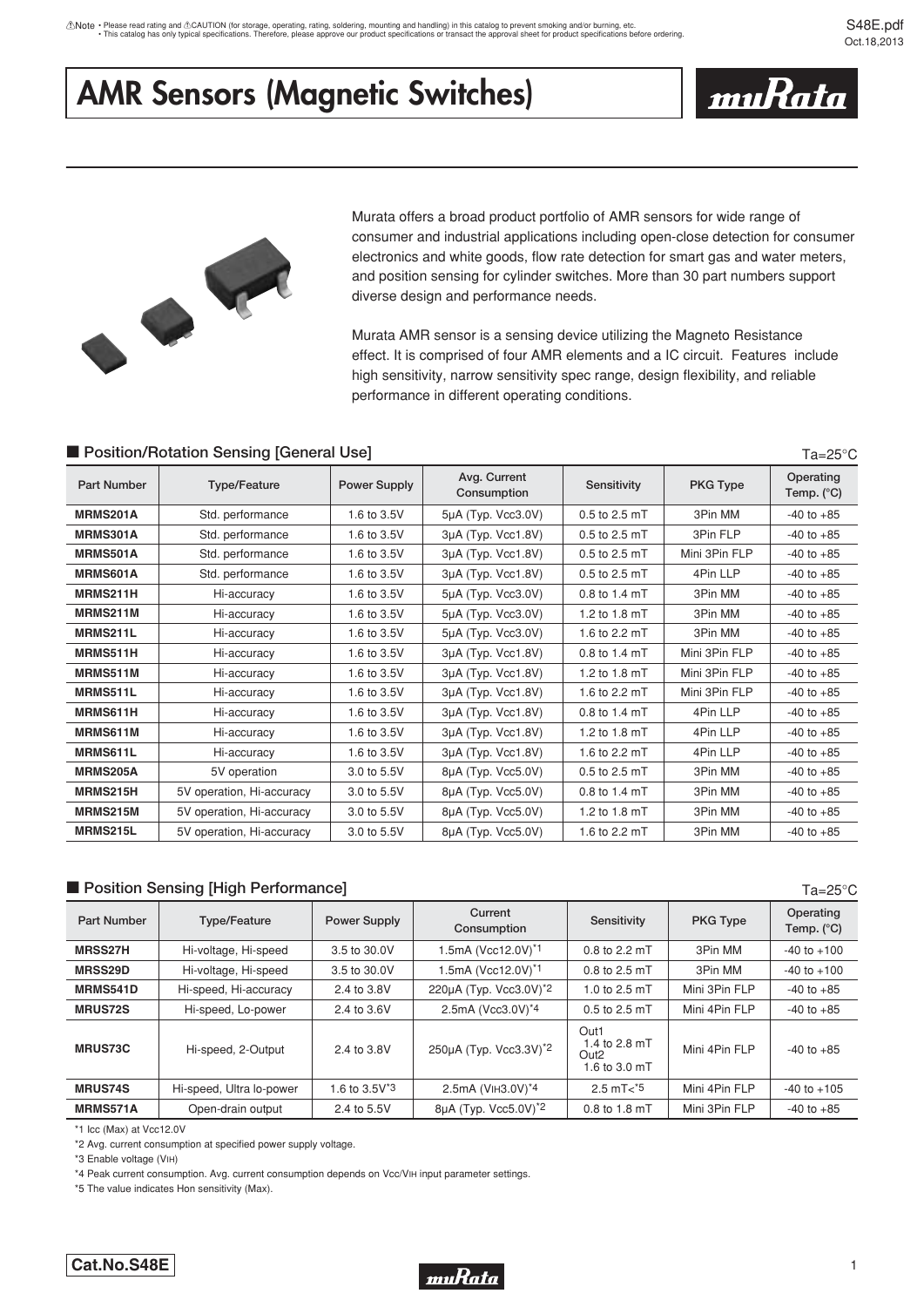## ■ Rotation Sensing [High Performance]; 2-axis(X, Y plane) Field Operation;

S48E.pdf Oct.18,2013

| Rotation Sensing [High Performance]; 2-axis(X, Y plane) Field Operation; |                           |                     |                                |                           | $Ta = 25^{\circ}C$ |                                  |
|--------------------------------------------------------------------------|---------------------------|---------------------|--------------------------------|---------------------------|--------------------|----------------------------------|
| Part Number                                                              | Type/Feature              | <b>Power Supply</b> | <b>Current Consumption</b>     | Sensitivity <sup>*1</sup> | <b>PKG Type</b>    | Operating<br>Temp. $(^{\circ}C)$ |
| <b>MRSS29DR</b>                                                          | Hi-voltage, Hi-speed      | 3.5 to 30.0V        | 1.5mA (Vcc12.0V) <sup>*2</sup> | 3.2 mT $3$                | 3Pin MM            | $-40$ to $+85$                   |
| <b>MRUS72X</b>                                                           | Low power, Hi-speed       | 2.4 to 3.6V         | 2.5mA (Vcc3.0V) <sup>*4</sup>  | $1.5 \text{ mT}$          | Mini 4Pin FLP      | $-40$ to $+85$                   |
| <b>MRUS74X</b>                                                           | Ultra low power, Hi-speed | 2.0 to $3.6V^{5}$   | 2.5mA (VIH3.0V) <sup>*4</sup>  | $1.5 \text{ mT}$          | Mini 4Pin FLP      | $-40$ to $+105$                  |

\*1 The value indicates Hon sensitivity (Max).

\*2 Icc (Max) at Vcc12.0V

\*3 Condition: Magnetic field of 2mT is applied to Direction B (Y axis).

\*4 Peak current consumption. (Max) Avg. current consumption depends on Vcc/VIH input parameter settings.

\*5 Enable voltage (VIH)

## **Package Types; Dimensions (in mm)**

2.8±0.2

1.45±0.1 1.2



**3Pin MM (Type 2)**



(in mm)





**3Pin FLP (Type 3)**







**3Pin FLP (Type 5)**



(in mm)





**4Pin LLP (Type 6)**

(in mm)





1.5±0.1



**Mini 4Pin FLP (Type 7)**



(in mm)

| Package Type                                          | Form of Packing | Pcs/Reel |
|-------------------------------------------------------|-----------------|----------|
| 3Pin MM<br>3Pin FLP<br>Mini 3Pin FLP<br>Mini 4Pin FLP | Tape & Reel     | 3.000    |
| 4Pin I I P                                            | Tape & Reel     | 5.000    |

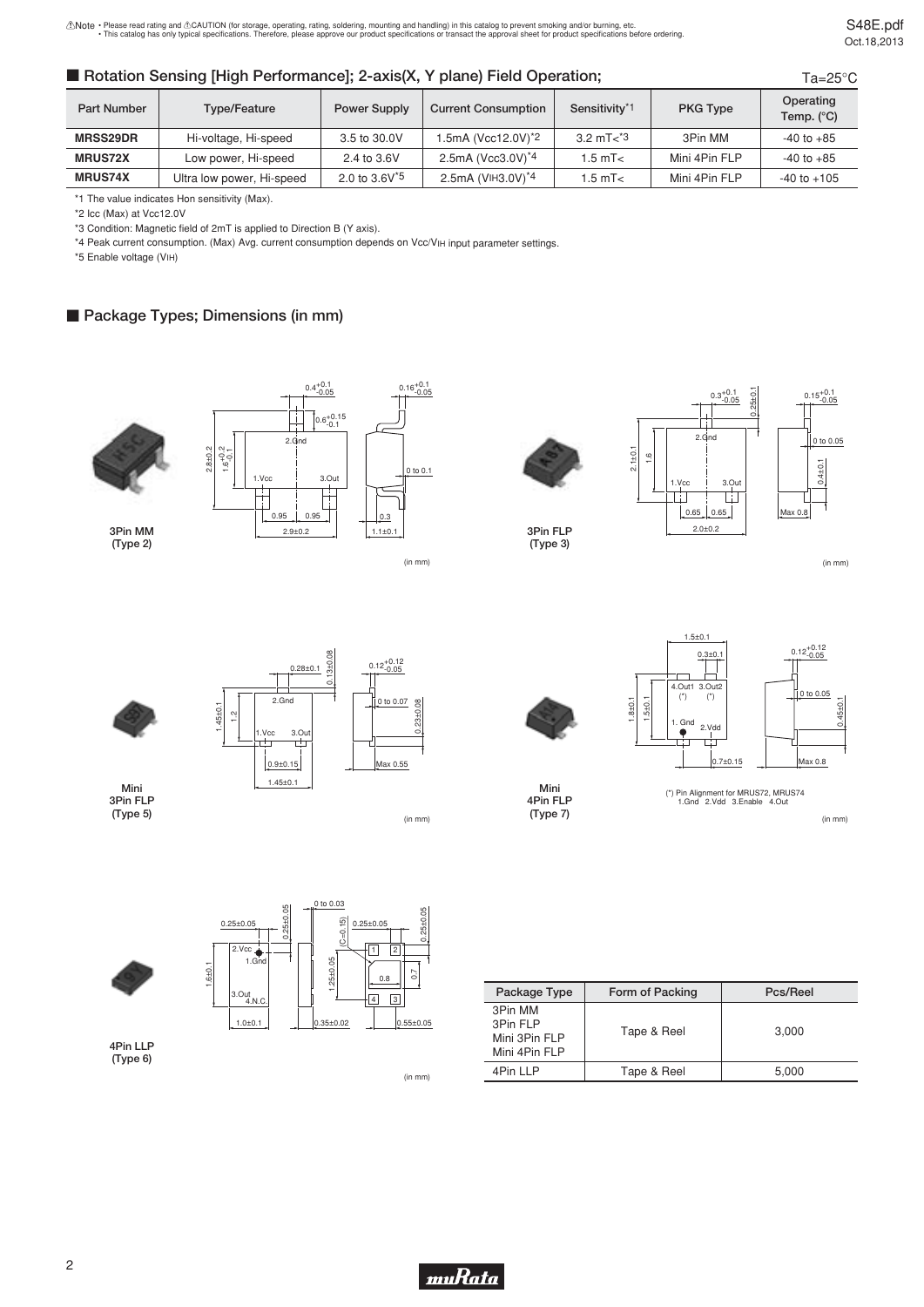## **E** Product Code System

### **AMR Sensors (Magnetic Switches)**

(Part Number)

234 **01 2 MRMS A**  $\bf{0}$ 

#### **OSeries Name**

### **@PKG Type**

| <b>Type</b> | <b>PKG Type</b> |
|-------------|-----------------|
| 2           | 3Pin MM         |
| 3           | 3Pin FLP        |
| 5           | Mini 3Pin FLP   |
| 6           | 4Pin LLP        |
|             | Mini 4Pin LLP   |

#### **O**Type

| Type                                    | Type                    |
|-----------------------------------------|-------------------------|
| 01<br>Standard/Cost Reduction           |                         |
| 11                                      | <b>High Accuracy</b>    |
| 05<br>Standard/Cost Reduction (5V Type) |                         |
| 15                                      | High Accuracy (5V Type) |

## **Caution for Use**

### 1. Handling

 • This product may be degraded by electrostatic discharge. It is necessary to take anti-static precautions when handling.

#### 2. Design

- Please evaluate this product for the magnet-variation of the magnet used along with this product, otherwise this product may result in the miss-operation or the nonoperation.
- Sensor miss-operation or non-operation may occur due to the influence of the magnetic noise from surrounding devices such as motor. Please make sure there is no influence of the magnetic noise in designing process.
- Please be careful about a magnetic body (Iron, Nickel, etc.) and a magnetic noise immunity that may affect the magnetism of a magnet.

#### **OSensitivity Level (Type 01)**

| Type | <b>Sensitivity Level</b> |
|------|--------------------------|
|      | Hon 2.5 mT / Hoff 0.5 mT |

#### **@Sensitivity Level (Type 11)**

| <b>Sensitivity Level</b><br>Type |                              |
|----------------------------------|------------------------------|
| н                                | Hon $1.4$ mT / Hoff 0.8 mT   |
| м                                | Hon $1.8$ mT / Hoff $1.2$ mT |
|                                  | Hon 2.2 mT / Hoff 1.6 mT     |

- Please do not supply inverse voltage or excess voltage to this product. If applied, this product may be damaged and electrically destroyed.
- Please design your product not to be affected by stress of the resin due to heat shrink. Also, please avoid corrosive gas that may erode the PCB wiring.
- It is effective to make the Vcc and GND line wide and short or to adopt multi-layer PCB for switching noise protection. In addition, please place a bypass capacitor near the sensor.

## **EU RoHS Compliant**

- $\cdot$  All the products in this catalog comply with EU RoHS.
- · EU RoHS is "the European Directive 2002/95/EC on the Restriction of the Use of Certain Hazardous Substances in Electrical and Electronic Equipment".
- · For more details, please refer to our website 'Murata's Approach for EU RoHS' (http://www.murata.com/info/rohs.html).